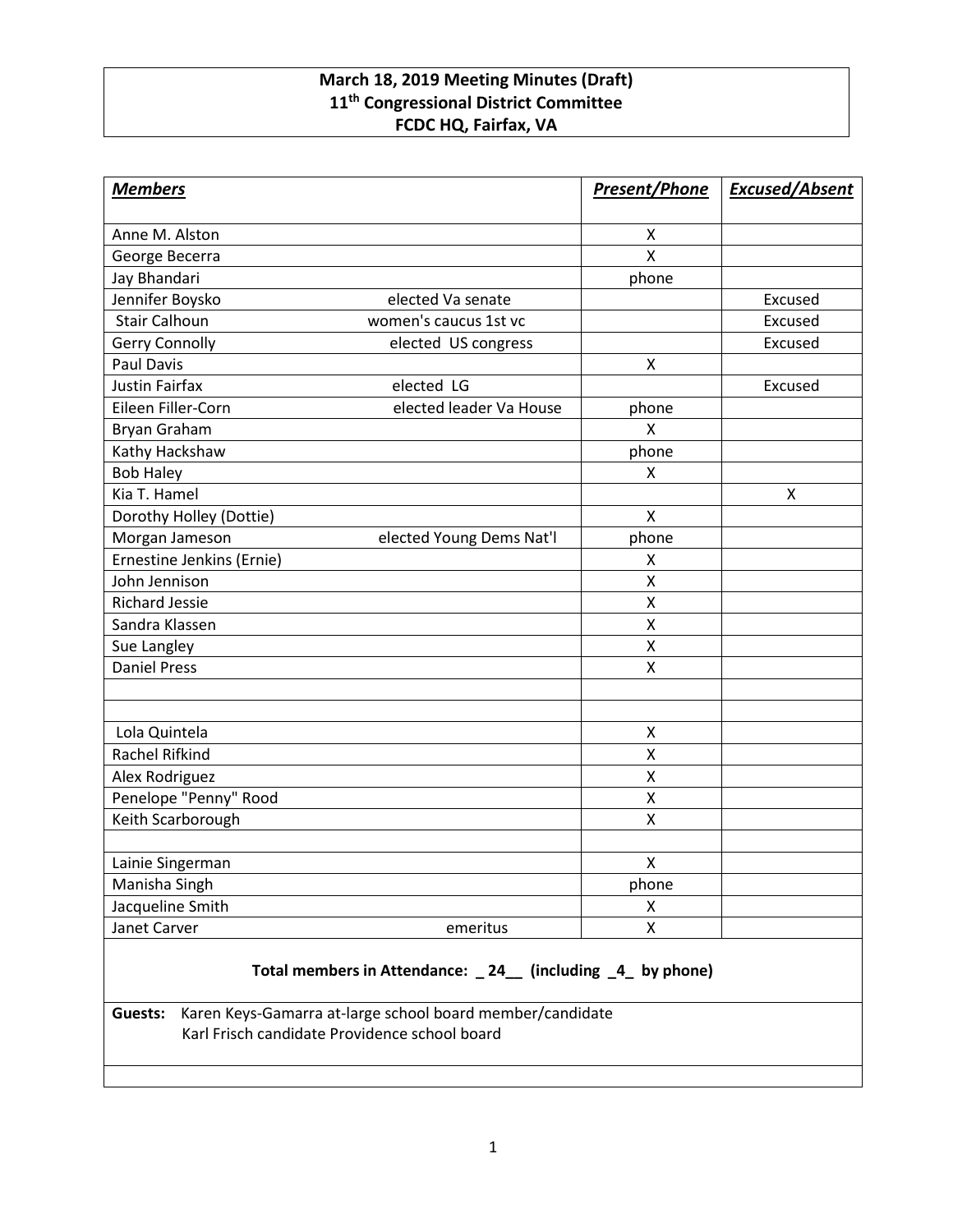1.a. Call to Order**:** Meeting called to order by Chair Haley, 7:59 pm.

1.b Roll Call: Jennison

2. Guest Introductions

- Karen Keys-Gamarra at-large school board member/candidate (8:02-8:07)

- Karl Frisch candidate Providence school board (8:09-8:15)
- 3.a. Motion to Approve Agenda Motion by \_John \_\_ 2nd by \_\_Sandra\_ Discussion: none Vote: \_\_\_ unanimous
- 3.b. Approval of Minutes. John February 18, 2018 11th CD meeting @ FCDC HQ - not available Motion by John 2nd by Alex Discussion: corrections by \_\_ Vote: \_\_\_\_
- 4. Treasurer's Report Rachel as of: 2/19/2019 Federal account \$7,972.89 Non-federal account \$ 5,393.82 [Motion for report to be filed by Rachel. 2nd Penny] [Accepted. No vote required. ]
- 5. Chair's Report Haley
	- Grassroots Award Stair Calhoun
	- Statewide Officeholders issues, moving website page priorities
	- Blue Commonwealth Gala 6/15/2019 \$150/tix
	- Sturdivant Awards Brunch more discussion later

6. Vice Chairs' Reports -

Fairfax - Sue: - back in the saddle, nothing new to report

 PWCo - Ernie: - PWCo special election Victor Angry 4/9/2019; Caucus; Primary 6/19 - John D. Jenkins elementary school naming; field house naming after JDJ; Dale City LL field naming after JDJ; others, too

- Blue Victory Dinner 5/3/19 @ Harbor View Events Center \$110/tix
- have nomination for Delores Hampton award

Motion by John \$500 donation to Victor Angry 2nd by Sandra Discussion: none Vote: \_unanimous\_\_\_

Communications - Lainie:

- FCDC mtg 3/30 working on endorsement/voting- tbd
- Jefferson-Obama dinner 6/2/19
- Straw Poll event @ Mustang Sally's 3/31/19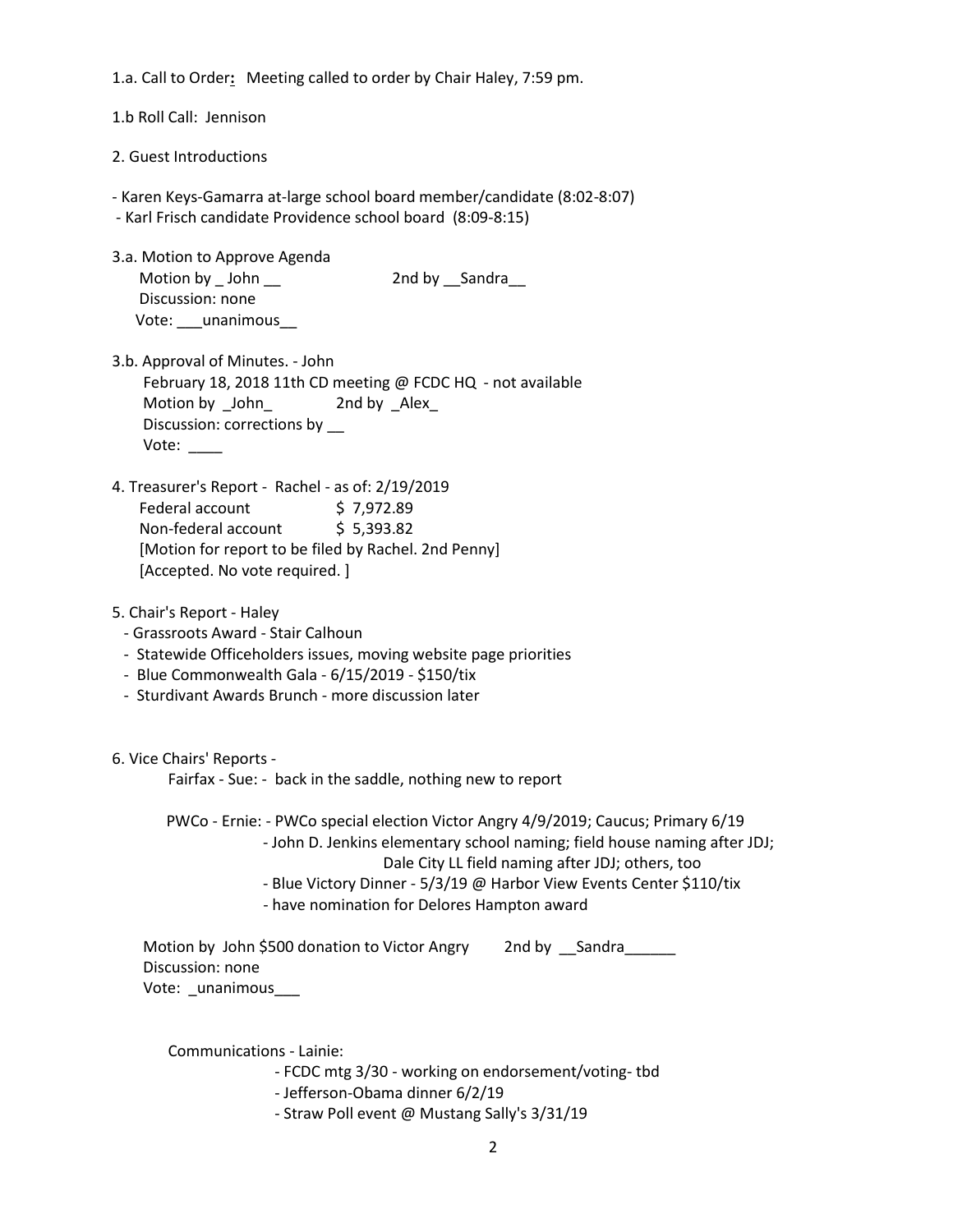#### 7. Jurisdiction Reports:

FfxCo - Sue: - nothing further - **- All and All and All and All and All**  FfxCity - Kathy: - Ad in for Sturdivant - planning parade 7/4/19 - DPVA discussion on vetting candidates -Penny - planning Fall Festival

PWCo - Keith - mtg 26 - voting for new chair

## 8. Tech/Comm working group

- Lanie: summary of DPVA vote put on website

-

- Paul: no report
- -

## 9. Caucus/Committees

- Morgan:
- Paul: 6/15/19 luncheon
- Bryan: Young Dems 4/5/19 @ Norfolk.
- Lola: Womens' council brunch before Blue Commonwealth Gala in Richmond
- Jai: no report
- Dan: no report
- George: no report
- Sandra: no report
- John: bylaws draft sent to other volunteers for review, space holders for resolutions, appeals, donations

#### 10. Other Business -

- Bob John N. Sturdivant Awards Event
- Lola working on Gartland nominations, explained process
- Ernie Delores Hampton nomination: Monique Ralston Ratliff Motion Ernie, 2nd by Dan, unanimous
- Penny Frederick W. Silverthorne nomination: Evie EIfantides
	- Motion by Penny, 2nd by Lola, unanimous
- Bob discussion on policy of secret labor awardee, reviewed discussions with labor leaders
	- sense of committee to forgo secrecy
	- Sturdivant nomination David Brodeur, voted by acclimation
- 11. Announcements.
- - Sandra: Priorities for Progressives 3/30/10
	- Dan: Competitive Commonwealth Fund recruiting candidates